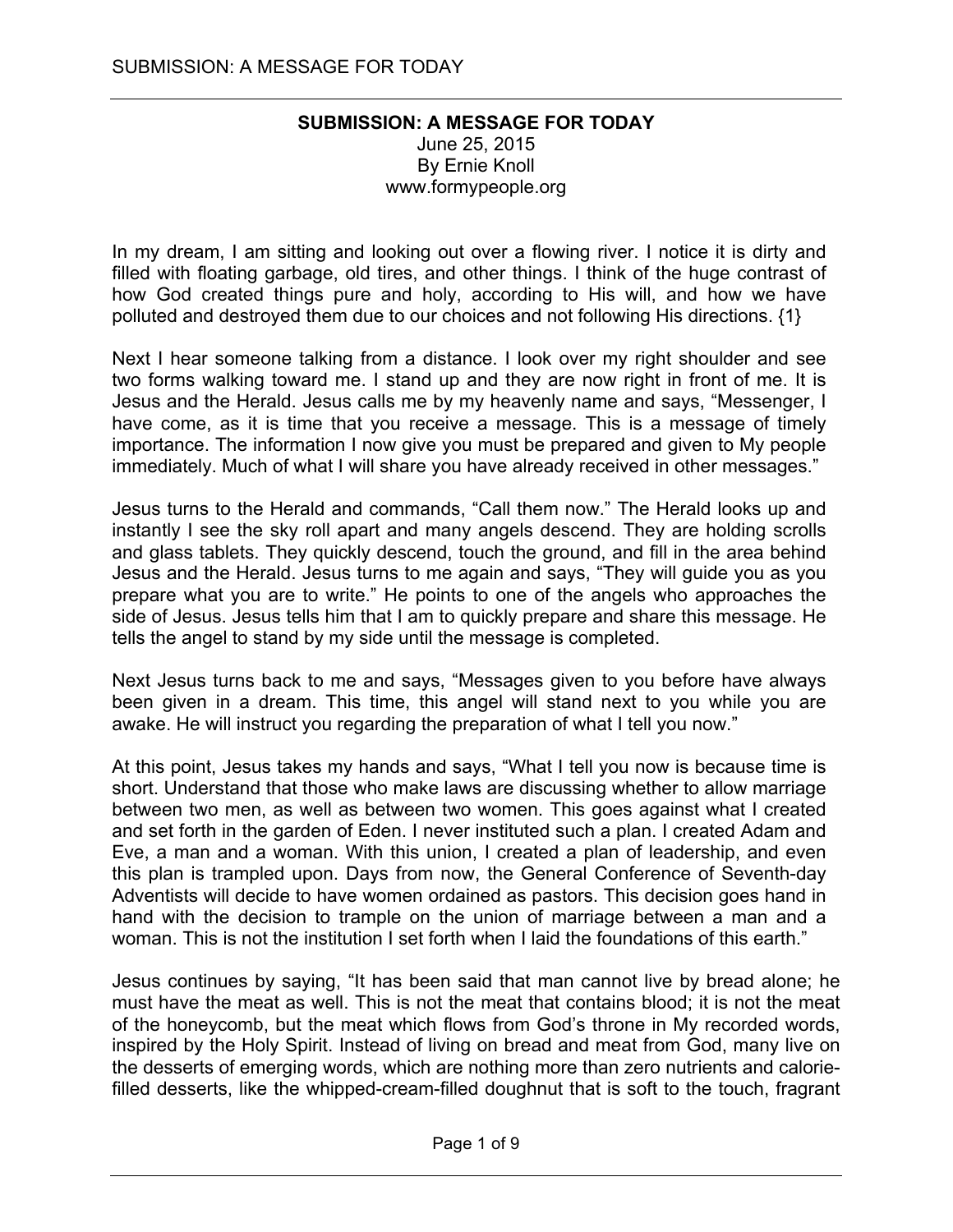to the nose, delicious to the tongue, but totally worthless. The message you receive now is of great value, but many will spit it from their lips, because it leaves a bad taste in their mouth. I tell you this: Those who do not savor My words will chew off their own tongues and their mouths will be as fire.

"I give you this message now, before the decision to ordain women is voted upon at the council which begins on the 2nd of July 2015. This message is given so that when the votes are counted and the way is set clear so that women can serve as pastors, Our Father will be justified in His decision to follow through with the message you were already given in the dream called, 'Final Events and the First Supper.' In that dream, the Father called for the destruction spoken of in Ezekiel 9."

Jesus calls for the angel, takes him by the hand, and brings him to stand at my right side. Then Jesus explains to him, "This is My messenger. You are to take your place beside him and make yourself clearly seen while this message is prepared. Dictate it to him and correct him while the message is prepared."

Then Jesus comes to me, takes my hands and says, "Messenger, write these words, as this is the message that the angel will record and recite while you prepare it. The words will not be your words, but My words. Messenger, write what I now instruct for you."

Jesus continues: "What I tell you now is a message of instruction and warning. It is a message given in clarity that will allow for no gray areas or confusing ideas. It is clear and straightforward, even for those who cannot think clearly. Let us begin with what I instructed Paul to write, as recorded in Ephesians 5:22-24. I will explain what he wrote in a simple and straightforward way."

Wives, submit yourselves unto your own husbands, as unto the Lord. For the husband is the head of the wife, even as Christ is the head of the church…. Therefore as the church is subject unto Christ, so let the wives be to their own husbands in every thing. Ephesians 5:22-24.

"What did Paul mean when he made these statements about husbands and wives and Me and My church? What does submit mean? According to the dictionary, the prefix 'sub-' in the word 'submit' means under or below, as in submarine or subcontractor. The '-mit' part means to place or put. So, to 'submit' is to place underneath; to yield, accepting a place that is under the authority of another.

"Submission requires humility, which means to be meek, acknowledging that others may have more talents or a higher position. As the opposite of pride, it excludes inflated opinions of your own worth. It is important to note that humility is a quality highly prized in My eyes. {2, 3}

"To the humble I will entrust the Loud Cry, My last merciful message to the world. However, in order to be given that privilege, My church—My bride—must understand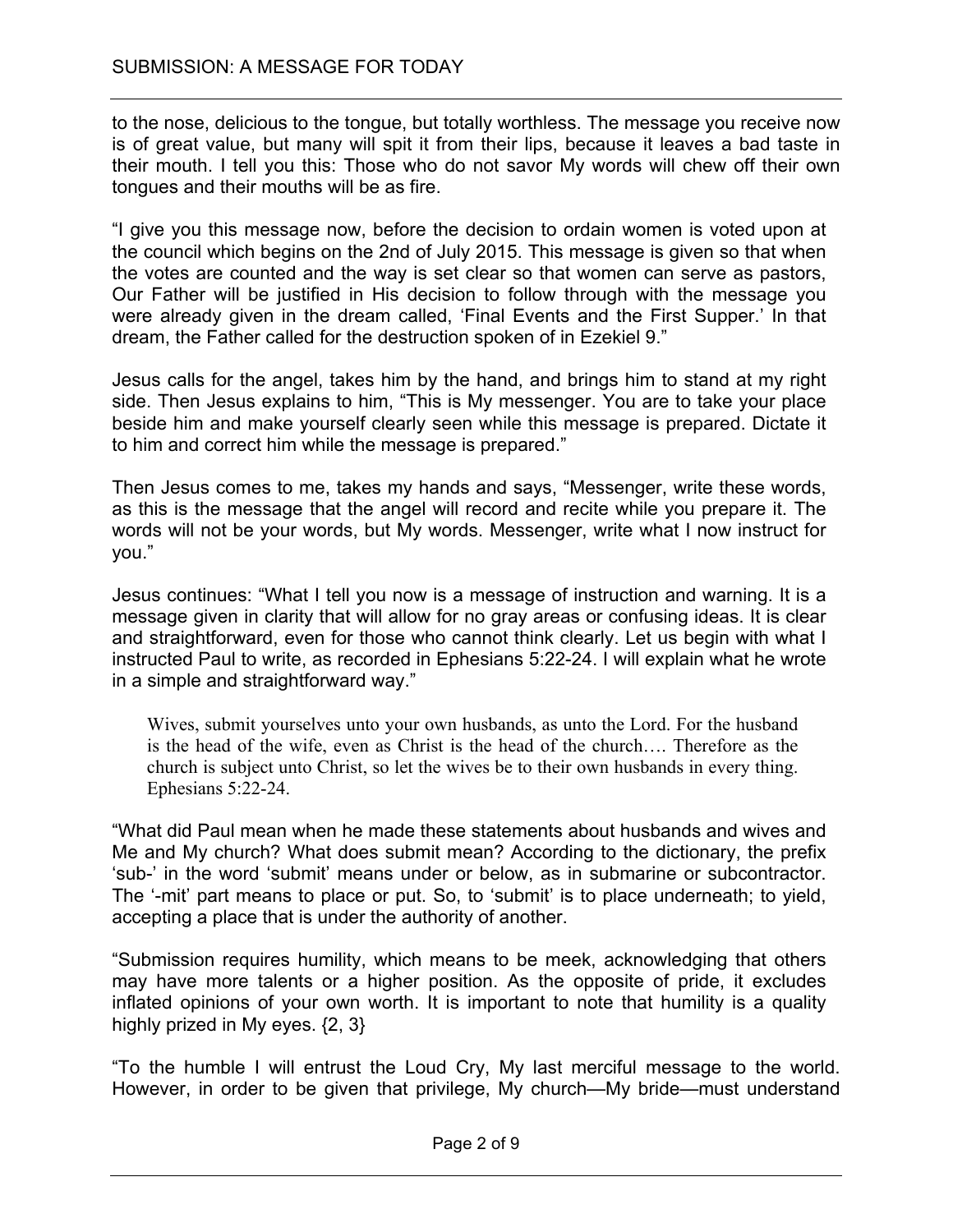and accept My conditions. One of them is that she must submit to Me, as I AM the Lord and Husband of the church. Just as I told My disciples, 'If ye love Me, keep My commandments,' My bride is to do what I ask, when I ask it, and in the way I ask. {4}

"A disregard for one command opens a breach that easily widens, resulting in a general lack of reverence and respect toward Me and My law. Just as many women have refused to accept what Paul wrote and the Spirit of Prophecy confirms, the church has resisted obeying My instructions in various areas, and this has brought about widespread apostasy. {5, 6}

"In his letter to the Colossians, I told Paul to write: 'Put on therefore, as the elect of God, holy and beloved, bowels of mercies, kindness, humbleness of mind, meekness, longsuffering' (Colossians 3:12). To 'put on' refers to a change in attitude that accepts the Holy Spirit's promptings. Thus, My followers are to have a humble, meek attitude. This is in direct contrast with the mindset that wants to be in control, doing what it wants. It is also important to understand that the command to submit does not give a husband license to become a dictator. It is quite the contrary. I used the relationship of a husband to his wife to illustrate how I tenderly care for and nurture My church.  $\{7, 8\}$ 

"The seven churches that John wrote about in Revelation symbolize My bride during various periods of history. The churches also represent the variety of circumstances and personalities that describe My people. As married to Me, each of the seven churches— My Church—has been asked to love, respect, and obey Me.

"Sadly, throughout history, My church has been disobeying Me and causing Me a lot of pain. I have said to My people, 'If ye love Me, keep My commandments.' In other words, 'If you really love Me and want to be My wife, show it by respecting and obeying Me, by doing what I ask you to do.'

"In heaven there will be no disobedience, because heavenly love is based on obedience. As part of your preparation for heaven, you must learn to love, obey, and reverence Me. Reverence means fear mingled with respect and affection. {9}

"Obedience includes setting aside your will, what you want to do, and do what you are asked to do. It also means to follow through with something you may have been opposed to doing, to carry out something you may dislike or feel uneasy about. It also means to be satisfied with My decisions, not against or unhappy with them. It means to submit.

"Submission encompasses surrender of your will and yielding without complaining, harboring doubts or delaying obedience, even though you may not understand or like what I ask of you. It also means asking for help and strength to follow through with whatever I command.

"True obedience may require that you endure embarrassment, privation, pain, suffering, and even death. However, I have promised wonderful, heavenly rewards for your faith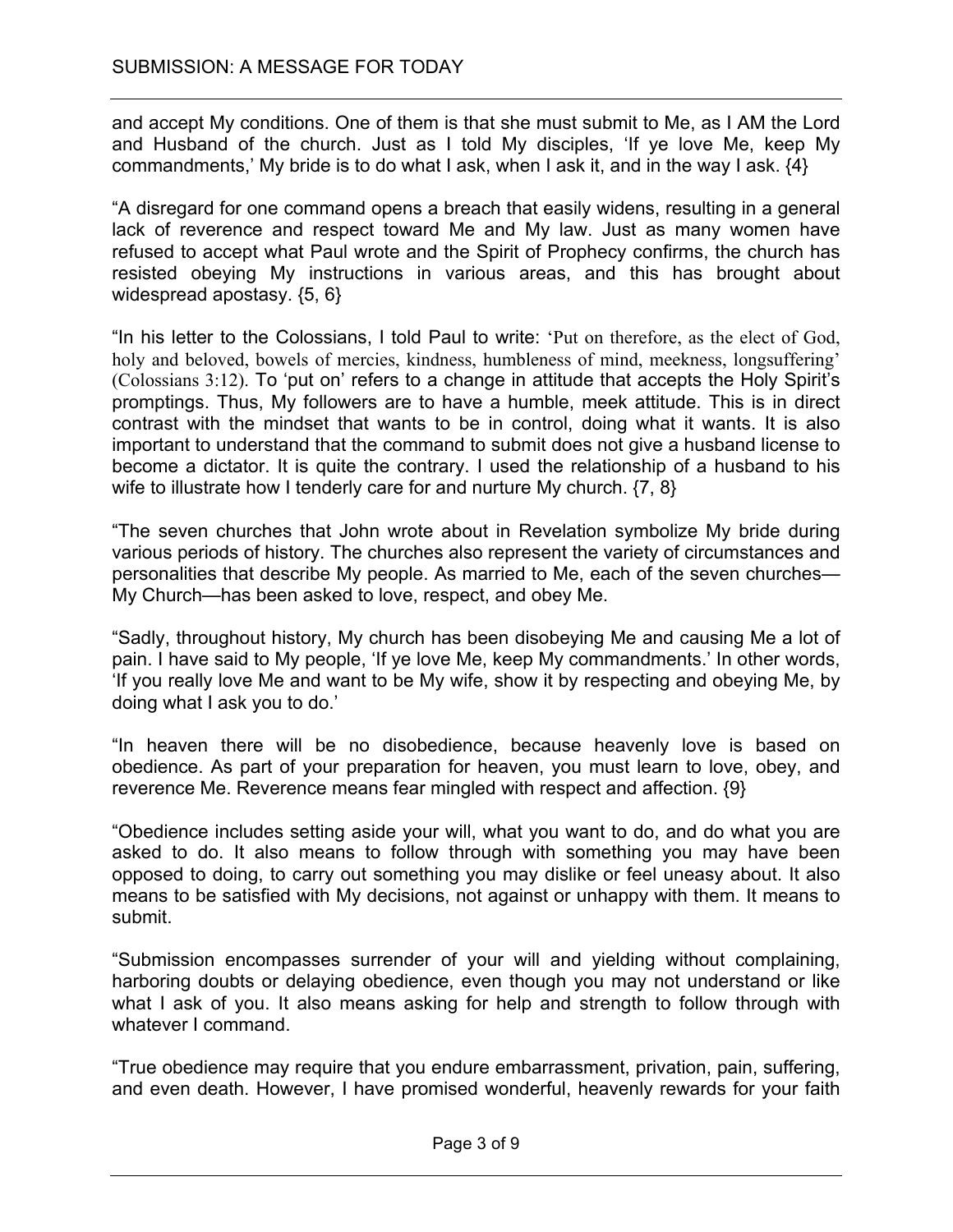and obedience. Even on this earth, I want My people to enjoy relief from the stress resulting from disobedience. In fact, I am so anxious to teach you to obey so I can save you that I often must resort to extreme measures, such as what I asked of Abraham. {10}

"Abraham's unbelief and disobedience in marrying Hagar brought about the horrible trial with Isaac. However, his subsequent obedience to My command transformed him into a friend of Mine (James 2:23). Are you willing to follow Me no matter what I ask of you?

"It is imperative that My true people be lined up and of one accord on all the doctrines that I have given. All of them must understand, agree, and be ready individually to go in the same direction, submitting to and following Me **BEFORE** the General Conference Session, which has been scheduled to begin July 2, 2015, exactly 7 days from the date of this dream. {11, 12} During that session, the gathered representatives of the world church will vote to ordain regardless of gender. That vote will authorize the ordination of women as pastors throughout the Seventh-day Adventist Church. {13}

"How can a woman submit if she is ordained as a pastor? Pastors are to be the heads, the leaders of churches. If the leader submits to another, he is no longer the leader, because a leader cannot submit and still lead. If a woman submits in obedience to Me, how can she lead a church? How can My Seventh-day Adventist Church claim to be following Me, her Leader, if she makes decisions that are contrary to, and directly disobey, what I have instructed?" {14, 15}

Jesus, still holding my hands, says, "I have another message that will continue from here." He looks behind Him, calls for the Herald to come forward and says, "Show him the next message and have him prepare it right away."

The Herald takes my right hand and I stand outside what I know to be a Japanese restaurant. Next to the Herald now stand the Announcing angel and the Guide angel. Behind them stand 12 legions of angels. I know that what I am shown has a very important continuation of the message. As the Herald begins to give the message, all stand quietly.

The Herald tells me that plans are being laid so that I will experience in real life what I am shown now. It will not be only a dream. (What I share now is what I encountered when I was taken to observe at a Japanese style, entertainment-themed restaurant.)

The Herald explains the scene I am observing. I see a couple seated in a Japanese restaurant, the type where the chef prepares the food in front of the clientele. A woman there acts very proudly. She wears a lot of gold jewelry—large earrings, necklaces, bracelets, and many rings on her fingers. She wears a great deal of make-up, and her hair is fixed for display. The clothing she wears is glamorous, very revealing, and designed to impress.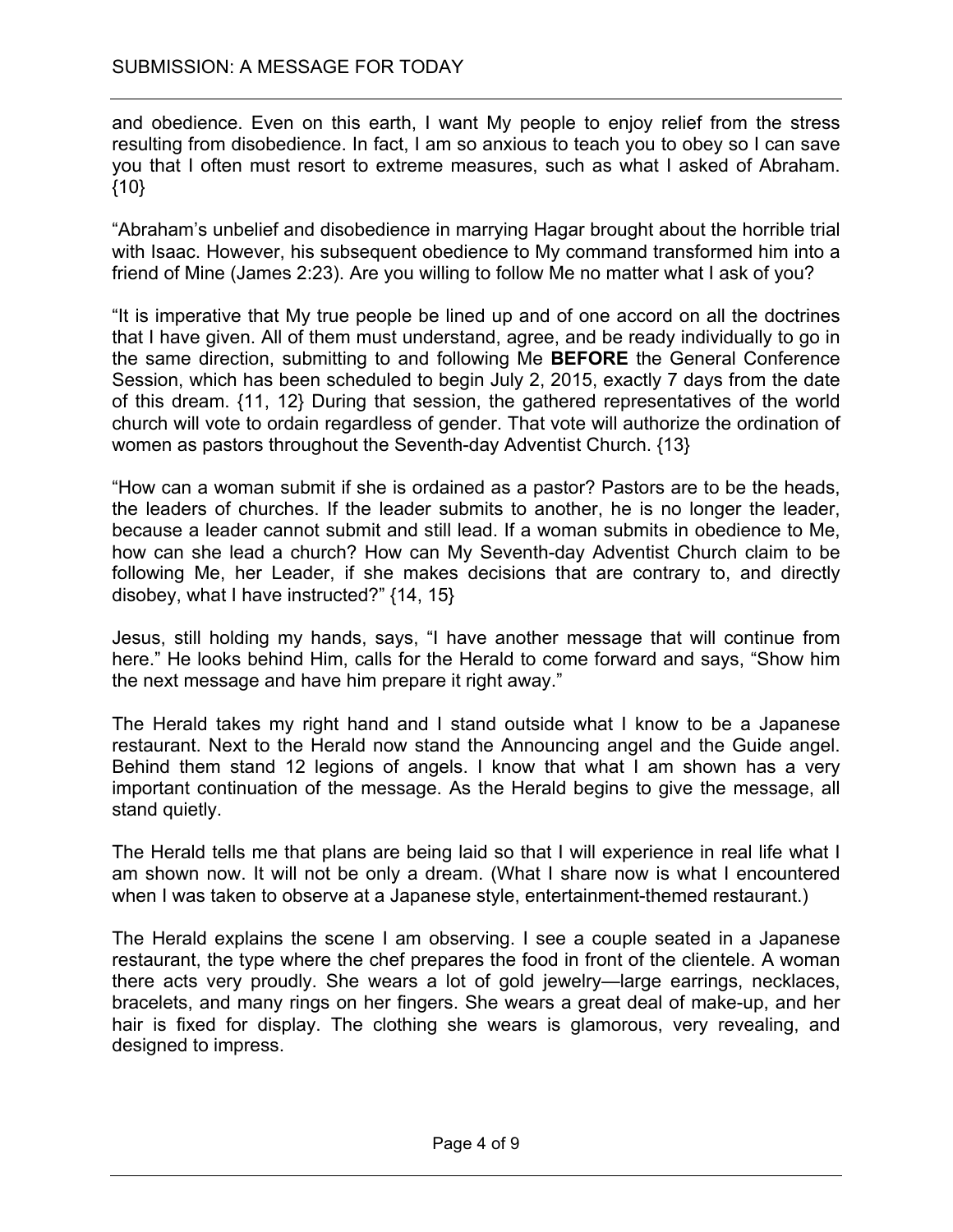When the woman sits down, she looks at the chef and says, "Let me tell you something. You must not allow beef or pork to touch your cooking utensils." She continues in a loud voice, "I am a Seventh-day Adventist. I do not eat beef or pork." The chef then asks her, "What do you want in your meal?" She continues, "I want you to fix me shrimp. I will also eat chicken and escargot, but DO NOT allow beef or pork, because they are unclean. We are not to eat them. I am a Seventh-day Adventist, and these are things we should not eat." {16}

A man to her left says, "Seventh-day Adventist? I've never heard of that." She replies, "Oh yes. I have been a Seventh-day Adventist over 25 years, and my parents were important Seventh-day Adventists. We have a health message. We teach that we should not eat beef or pork. We also quit work on Friday night. I do not work from Friday sundown until Saturday sundown, because I am a Seventh-day Adventist." She proudly proclaims this as she lifts a wine glass to her lips. {17}

Back in my dream, the Herald says, "How sad that those who proudly proclaim being Seventh-day Adventists are stupid, dumb, and blind, and know nothing of the true message. She sits there and talks about unclean meats while she eats escargot and drinks wine."

My dream changes and I find myself on the top of a mountain with green grass. I notice that the temperature is pleasant, neither hot nor cold, and a breeze blows very gently. I know that I was there for quite some time, possibly two or three hours, and remember feeling very relaxed as I observe the beautiful scenery. I know that in the far, far distance there is snow on the mountain tops, but I am on the top of a smaller hill. I know that this is somewhere in the Swiss Alps.

I am totally shocked when all of a sudden the clear, blue sky is interrupted by what I think are meteors hitting the outer surface of the atmosphere. They hit with such force that the ground shakes where I stand. The explosions are louder than fireworks. Their force causes the ground to shake so hard that I notice even the grass sways back and forth.

I have a hard time standing from the force of everything that is going on. The meteors continue to fly over at an angle, hitting the atmosphere. The pieces that penetrate keep going to wherever they hit the earth, but it is not where I am standing. Nevertheless, the movement makes me feel nauseous, very nervous and very anxious.

Now I am taken into a city where I see a fireball coming down from the sky. {18-20} The force of the impact cuts buildings in half, and the fragments dissipate into a very fine mist, which simply destroys people right where they stand. It melts the people so that all that is left are shreds of clothes. I feel such separation, such loss. I feel alone.

Jesus comes, takes my hand, and I am immediately standing once again next to the polluted river. As we stand there, He looks at me and says, "All was created perfect, but sin has polluted a perfect creation." We begin walking toward the river. I feel completely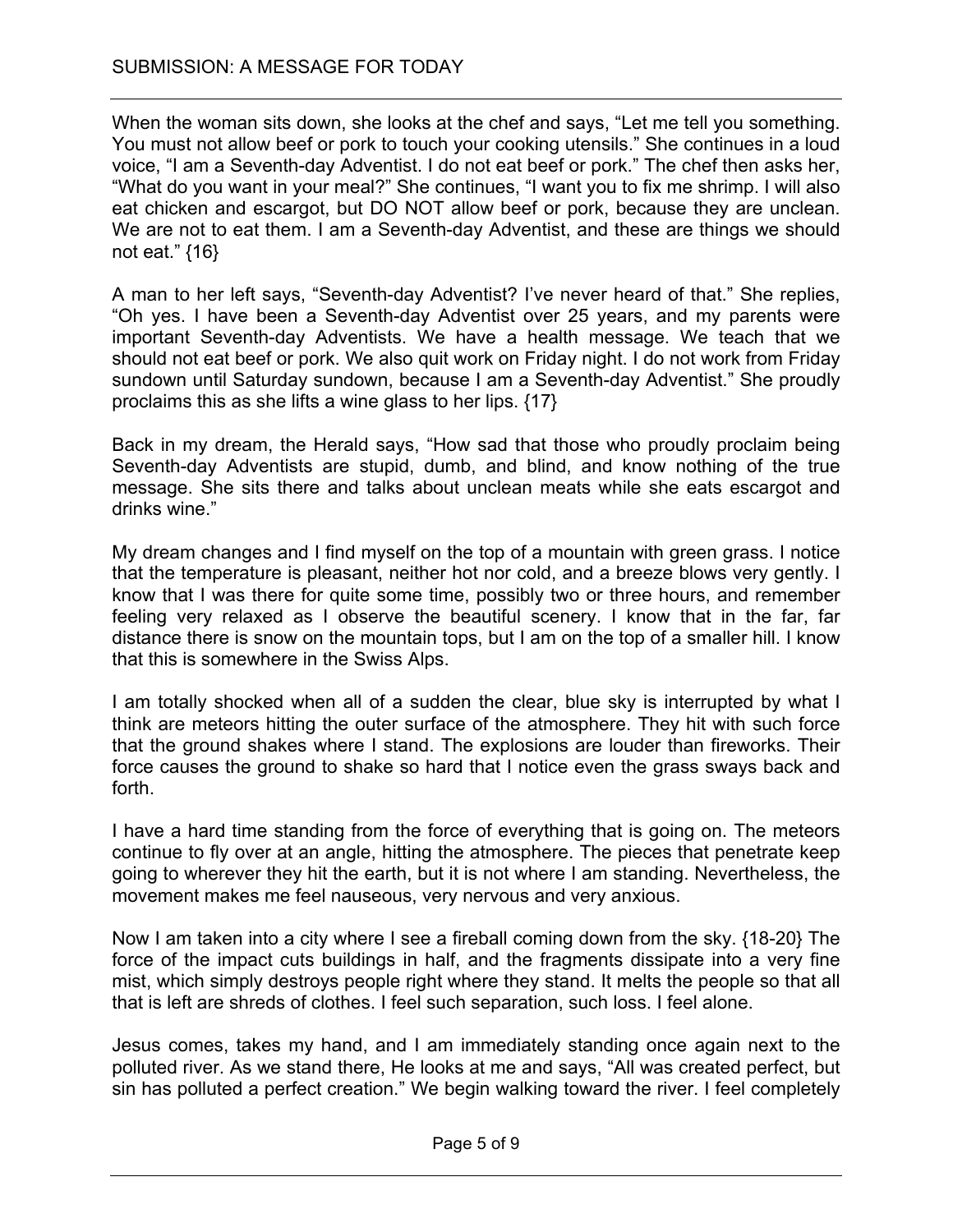safe and know that all will be perfect as I walk by His side. He says, "As sin has entered and decisions are made that go against My instruction, restitution is required of those who place their own decisions upon what was put in place at the foundation of the earth."

As His foot touches the water of the river, the garbage and debris disappear. The water that was dirty and muddy becomes clear, and I smell a freshness from the pure water. I look up to Jesus, knowing that holding my hand is the One who is the Water of all life. By holding His hand, one can have purity and eternal life. Without His hand, there is only death, decay, and a polluted life.

As we continue walking across the water, Jesus tells me that restitution must take place for all I have been shown in this message. "Tell My people to stand fast, as it is time that the river of sin be turned and a new course be allowed."

With those words, I look down and see the foot of Jesus lift off the water. As we slowly ascend, the water of the river becomes dirty again, and a stench begins to rise from the once-again polluted river. We rise a ways into the air. Now I see the river, as if filled with anger and hate, lift up, change its course, and begin to flow in a new direction. It looks as if another hand controls the river, and a great destruction is now allowed. I feel as if the Holy Spirit no longer guards the banks of the river. {21}

Jesus says, "Restitution is required from those who change the course of the once-pure river that was placed and designed when the earth was created. Restitution will be demanded from those who change the natural course of the laws and institutions that were engraved into the foundation. Restitution will be required from the heads of the people who follow blindly those who set forth the changes and call them 'politically correct'. Great restitution is required from the heads of those who mar and change the engraving of My laws." {22}

Jesus holds up his hand, and now I see a scene for which I feel great sadness. I am shown a mother holding the shredded remains of a small child's clothing. The fine fragments from the force of what was sent to the earth simply shredded the skin and bones of her small child. In her arms she holds nothing but shredded, blood-stained fragments of her child's clothing. This child was taken from her in the blink of an eye.

Jesus says, "Look to the west as the destruction comes, and also look to the east, the north and the south. Let each reap the seeds of their own desires, as they follow the path of their own destruction. Let each choose this day to whom they will submit. Let each one who wants eternal life take My hand." {23}

1. *Jeremiah 2:13*

For my people have committed two evils; they have forsaken me the fountain of living waters, and hewed them out cisterns, broken cisterns, that can hold no water.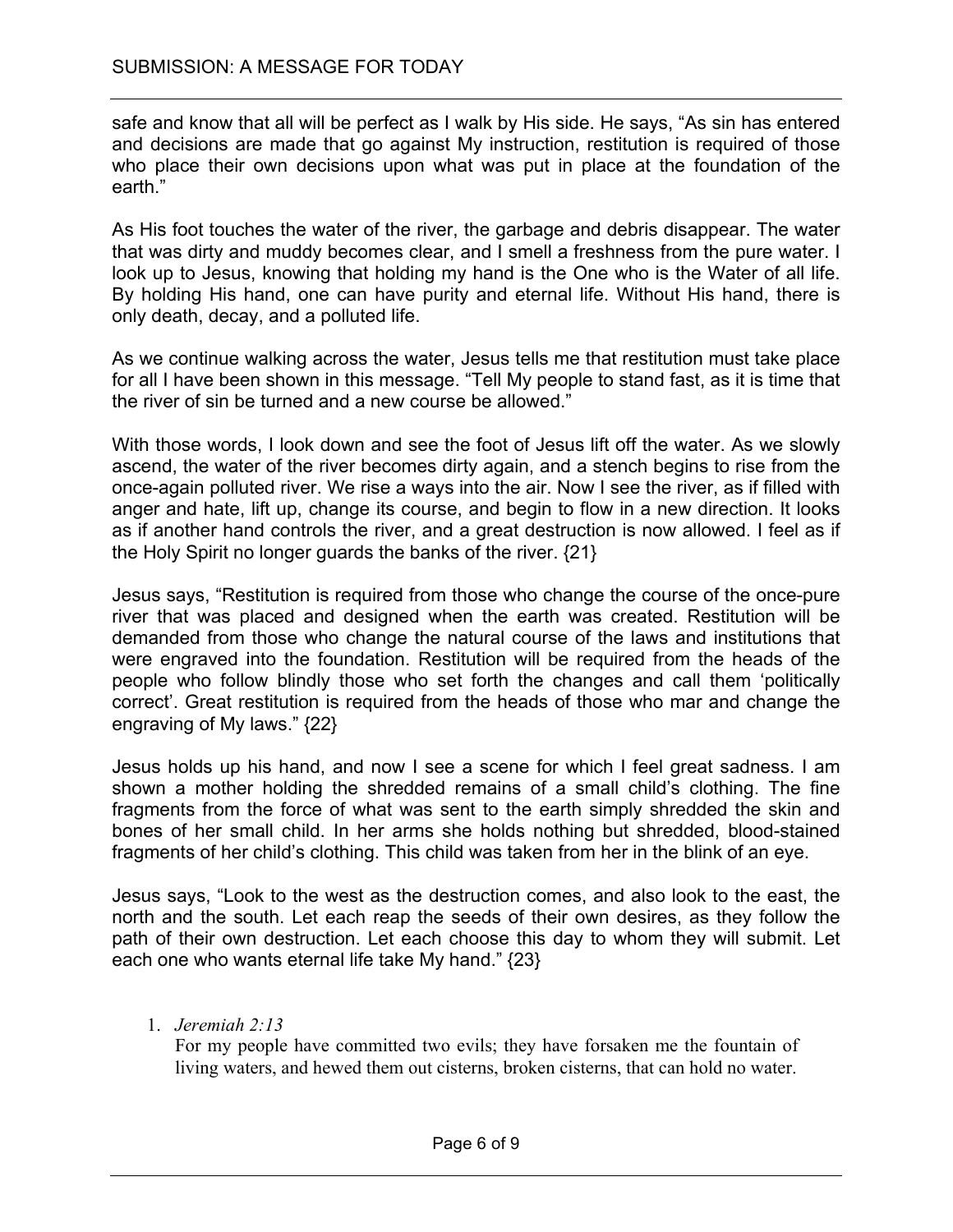2. *Isaiah 57:15*

For thus saith the high and lofty One that inhabiteth eternity, whose name is Holy; I dwell in the high and holy place, with him also that is of a contrite and humble spirit, to revive the spirit of the humble, and to revive the heart of the contrite ones.

- 3. *Testimonies for the Church, Vol. 1, p. 375* The last merciful message is entrusted to God's humble, faithful servants of this time.
- 4. *The Adventist Home, pp. 118-120*

The wife, if she has the spirit of Christ, will be careful of her words; she will control her spirit, she will be submissive…. You will have a fierce conflict to overcome your adversary the devil, and if you expect God to help you in this battle, you must…seal your lips against speaking any words of wrong, even if you have to fall upon your knees and cry aloud, "Lord, rebuke the adversary of my soul."

5. *James 2:10*

For whosoever shall keep the whole law, and yet offend in one point, he is guilty of all.

6. *The Adventist Home, p. 114*

The wife is to respect her husband…. "Put on therefore…kindness, humbleness of mind, meekness, longsuffering." …Give careful study to the following instruction: [Eph 5:22-24 quoted].

7. *Christ Triumphant, p. 145*

The wife is to stand by the side of the husband as his equal, sharing all the responsibilities of life, rendering due respect to him…. When the Spirit of Christ controls the husband, the wife's subjection will result only in rest and benefit, for he will require from her only that which will result in good, and in the same way that Christ requires submission from the church.

8. *Adventist Home, p. 117*

…the husband…must be under the rule of Christ that he may represent the relation of Christ to the church…. The husband is to be as a Saviour in his family.

9. *Psalm 89:7*

God is greatly to be feared in the assembly of the saints, and to be had in reverence of all them that are about him.

10. *The Story of Redemption, pp. 80-82*

The Lord saw fit to test the faith of Abraham by a most fearful trial. If he had endured the first test and had patiently waited for the promise to be fulfilled in Sarah, and had not taken Hagar as his wife, he would not have been subjected to the closest test that was ever required of man…. He repeated to him [Isaac] the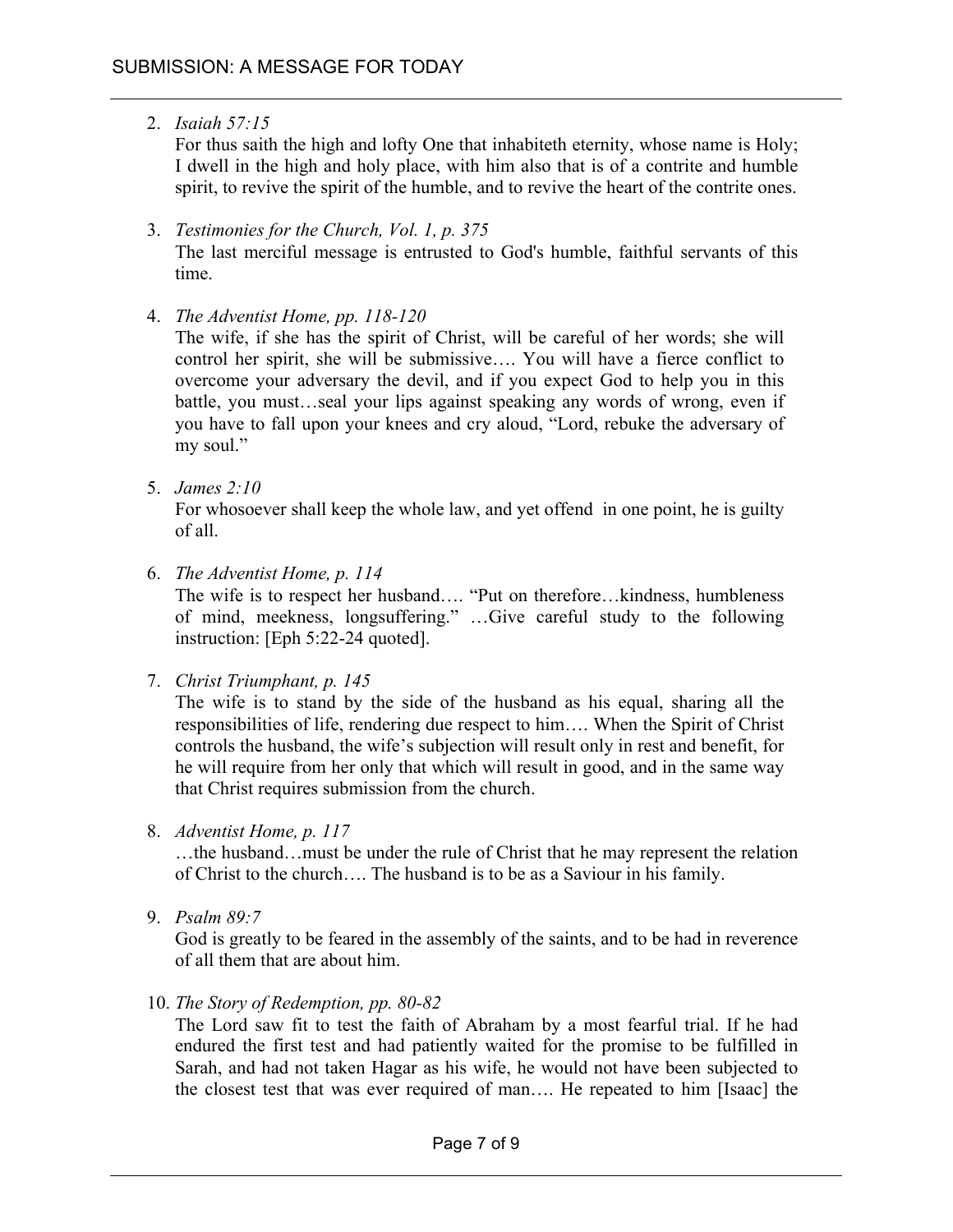promise that God several times had made to him, that through Isaac he should become a great nation, and that in performing the command of God in slaying him, God would fulfill His promise.... He [Isaac] had been taught implicit obedience to his father, and he loved and reverenced the God of his father. He could have resisted his father if he had chosen to do so. But after affectionately embracing his father, he submitted to be bound and laid upon the wood.

11. *Conflict and Courage, p. 9*

Notwithstanding the prevailing iniquity, there was a line of holy men who, elevated and ennobled by communion with God, lived as in the companionship of heaven. ...They had a great and holy mission--to develop a character of righteousness, to teach a lesson of godliness…. Only a few of the most prominent are mentioned in the Scriptures; but all through the ages God had faithful witnesses, truehearted worshipers. ...Multitudes of others have witnessed to the power of God's word against human power and policy in support of evil. These are the world's true nobility. This is its royal line. In this line the youth of today are called to take their places.

12. *The Review and Herald, May 7, 1901*

...the Lord will manifest himself to His people, who have tried to place themselves in line. He will work for them if they are fully set to make Him their trust, and to link together in harmonious action.

- 13. On June 26, 2015, the day **after** this instruction was given, the Supreme Court of the United States announced its decision to legalize same-sex marriages in all 50 states. In order to avoid discrimination, the vote to ordain women will pave the way for practicing homosexuals to be accepted as members in good and regular standing in the church. Sadly, at least one Seventh-day Adventist conference already has accepted homosexuals as pastors and church members.
- 14. *The Gospel Herald, May 28, 1902*

The church is the bride of Christ, and her members are to yoke up with their Leader. God warns us not to defile our garments.

15. *Testimonies for the Church, Vol. 1, p. 301*

Thousands cut off the Head, and the members act without Jesus for their head, and the result is, another guides the body. Satan controls them.

16. *Leviticus 11:3, 7-12*

Whatsoever parteth the hoof, and is clovenfooted, and cheweth the cud, among the beasts, that shall ye eat…. And the swine, though he divide the hoof, and be clovenfooted, yet he cheweth not the cud; he is unclean to you. Of their flesh shall ye not eat, and their carcase shall ye not touch; they are unclean to you. These shall ye eat of all that are in the waters: whatsoever hath fins and scales in the waters, in the seas, and in the rivers, them shall ye eat. And all that have not fins and scales in the seas, and in the rivers, of all that move in the waters, and of any living thing